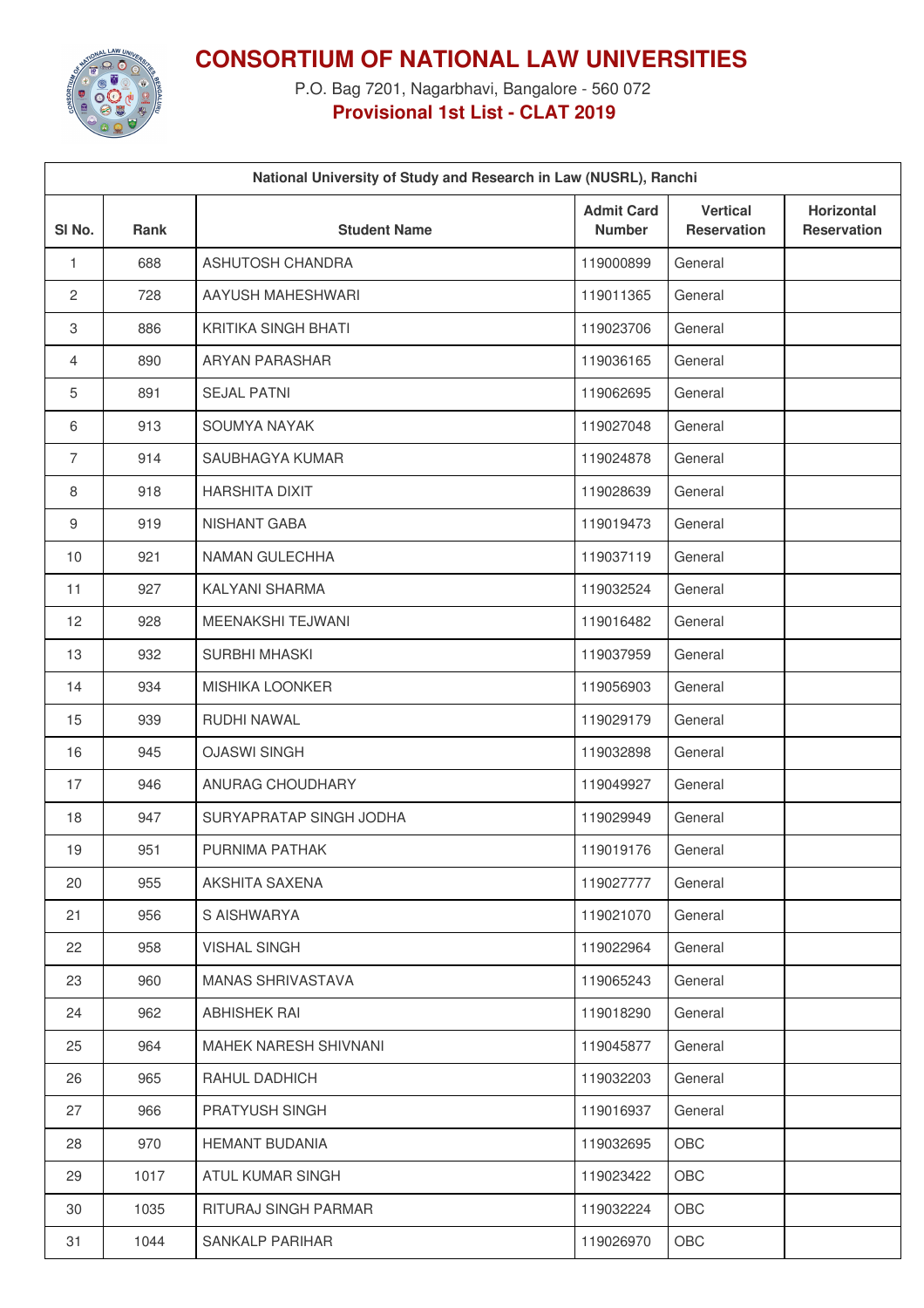| National University of Study and Research in Law (NUSRL), Ranchi |      |                         |                                    |                                       |                                         |
|------------------------------------------------------------------|------|-------------------------|------------------------------------|---------------------------------------|-----------------------------------------|
| SI No.                                                           | Rank | <b>Student Name</b>     | <b>Admit Card</b><br><b>Number</b> | <b>Vertical</b><br><b>Reservation</b> | <b>Horizontal</b><br><b>Reservation</b> |
| 32                                                               | 1062 | DHEKANE AKSHAY RAJENDRA | 119069949                          | OBC                                   |                                         |
| 33                                                               | 1092 | <b>NIKHIL RATHORE</b>   | 119025297                          | OBC                                   |                                         |
| 34                                                               | 1105 | SRUTEE PRIYADARSHINI    | 119024374                          | GC-JD                                 |                                         |
| 35                                                               | 1114 | <b>DEEPALI</b>          | 119028059                          | OBC                                   |                                         |
| 36                                                               | 1128 | AMANDEEP YADAV          | 119037995                          | OBC                                   |                                         |
| 37                                                               | 1146 | PRIYANSHU ASHIYA        | 119017703                          | OBC                                   |                                         |
| 38                                                               | 1154 | ROHAN TARACHAND PAYAL   | 119072770                          | OBC                                   |                                         |
| 39                                                               | 1175 | SHIVANSH SONI           | 119066995                          | OBC                                   |                                         |
| 40                                                               | 1184 | <b>SAMIKSHA SINGH</b>   | 119017135                          | GC-JD                                 |                                         |
| 41                                                               | 1207 | SAMBHAWI SANGHMITRA     | 119057762                          | OBC                                   |                                         |
| 42                                                               | 1224 | <b>ANKURIT YADAV</b>    | 119039275                          | OBC                                   |                                         |
| 43                                                               | 1272 | <b>KOMAL RAY</b>        | 119001881                          | OBC                                   |                                         |
| 44                                                               | 1273 | PRAKASH DEWAL           | 119019246                          | OBC                                   |                                         |
| 45                                                               | 1277 | DHEERAJ JANGID          | 119055044                          | OBC                                   |                                         |
| 46                                                               | 1302 | <b>ADITI ANAND</b>      | 119014297                          | GC-JD                                 |                                         |
| 47                                                               | 1350 | <b>ISHITA TULSYAN</b>   | 119032144                          | GC-JD                                 |                                         |
| 48                                                               | 1395 | <b>AYUSHI GUPTA</b>     | 119018038                          | GC-JD                                 |                                         |
| 49                                                               | 1487 | AAYUSH KUMAR            | 119034189                          | GC-JD                                 |                                         |
| 50                                                               | 1500 | <b>BARNALI DUTTA</b>    | 119030712                          | GC-JD                                 |                                         |
| 51                                                               | 1562 | RICHA PUSHPAM           | 119000868                          | GC-JD                                 |                                         |
| 52                                                               | 1612 | SONAL KUMARI            | 119017364                          | GC-JD                                 |                                         |
| 53                                                               | 1631 | <b>KUMAR SWAPNIL</b>    | 119044028                          | GC-JD                                 |                                         |
| 54                                                               | 1660 | RAJ SHEKHAR             | 119005876                          | GC-JD                                 |                                         |
| 55                                                               | 1869 | RISHABH AGARWAL         | 119001941                          | GC-JD                                 |                                         |
| 56                                                               | 1931 | SHASHWAT MUKHERJEE      | 119007189                          | GC-JD                                 |                                         |
| 57                                                               | 1985 | <b>AMIT KUMAR</b>       | 119007426                          | GC-JD                                 |                                         |
| 58                                                               | 1987 | SOUMYA SNIGDH           | 119064662                          | GC-JD                                 |                                         |
| 59                                                               | 2080 | NIKHIL KUMAR KARN       | 119060810                          | GC-JD                                 |                                         |
| 60                                                               | 2081 | <b>AYUSH DIKSHIT</b>    | 119002755                          | GC-JD                                 |                                         |
| 61                                                               | 2131 | <b>DIVYA GYAN</b>       | 119022836                          | GC-JD                                 |                                         |
| 62                                                               | 2196 | <b>MANISH KUMAR</b>     | 119071156                          | GC-JD                                 |                                         |
| 63                                                               | 2249 | KHUSHEE RUNTHALA        | 119027490                          | GC-JD                                 |                                         |
| 64                                                               | 2379 | <b>TARIQUE MUMTAZ</b>   | 119073891                          | GC-JD                                 |                                         |
| 65                                                               | 2432 | ARHAM ANWAR             | 119017933                          | $GC-JD$                               |                                         |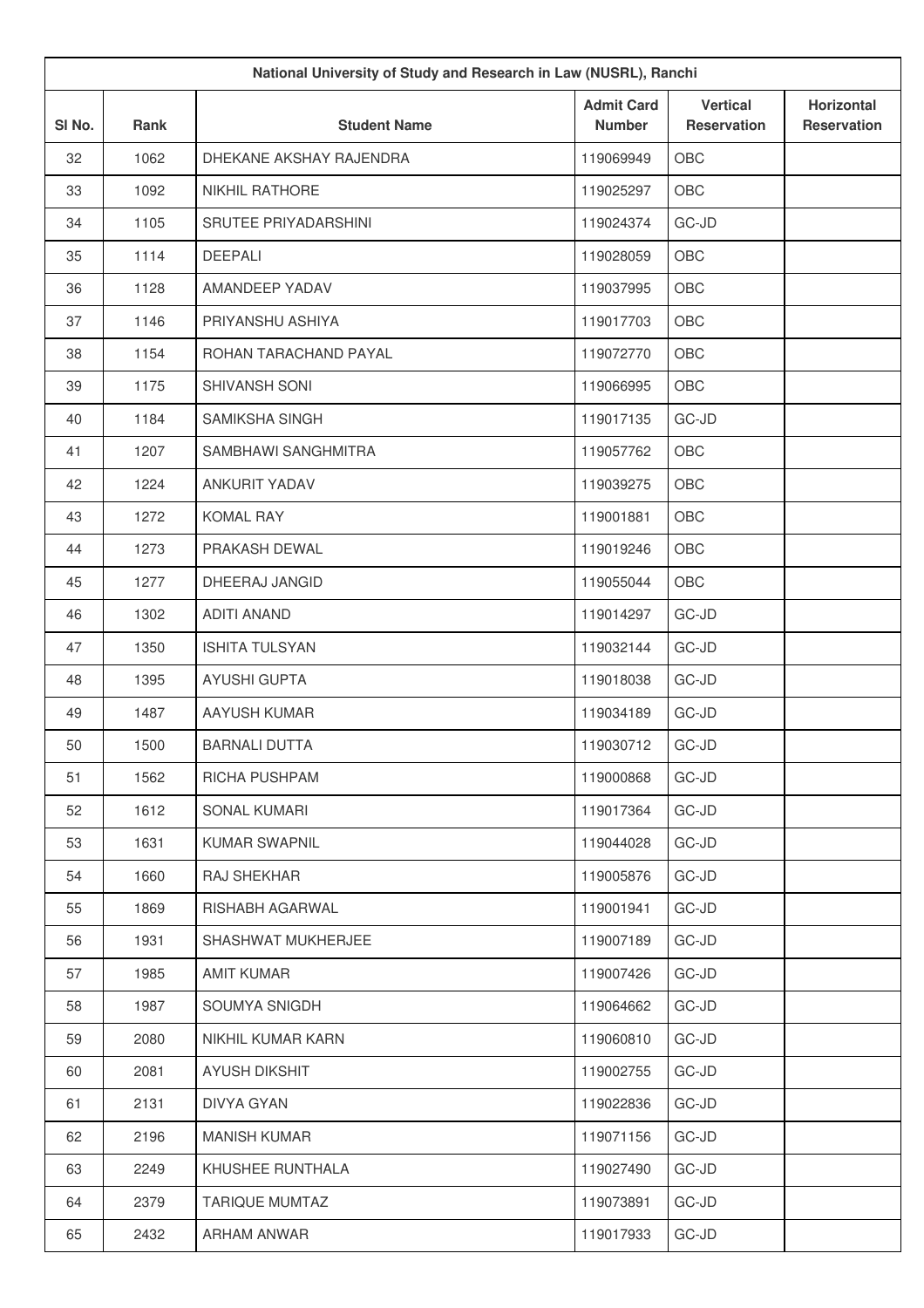| National University of Study and Research in Law (NUSRL), Ranchi |       |                            |                                    |                                       |                                  |
|------------------------------------------------------------------|-------|----------------------------|------------------------------------|---------------------------------------|----------------------------------|
| SI No.                                                           | Rank  | <b>Student Name</b>        | <b>Admit Card</b><br><b>Number</b> | <b>Vertical</b><br><b>Reservation</b> | Horizontal<br><b>Reservation</b> |
| 66                                                               | 2439  | SNEHA KUMARI               | 119015998                          | GC-JD                                 |                                  |
| 67                                                               | 2460  | AMEY VIKRAM CHAUHAN        | 119001686                          | GC-JD                                 |                                  |
| 68                                                               | 2468  | DHRUV VATSYAYAN            | 119016831                          | GC-JD                                 |                                  |
| 69                                                               | 2511  | AMARTYA SAHASTRANSHU SINGH | 119002266                          | GC-JD                                 |                                  |
| 70                                                               | 2530  | KUMAR DHRUV                | 119007324                          | GC-JD                                 |                                  |
| 71                                                               | 2811  | <b>AYUSH KUMAR</b>         | 119011550                          | <b>BC-JD</b>                          |                                  |
| 72                                                               | 3374  | ANURAG ANAND               | 119016551                          | EBC-JD                                |                                  |
| 73                                                               | 3457  | SURENDRA PRATAP            | 119036587                          | <b>BC-JD</b>                          |                                  |
| 74                                                               | 3562  | <b>AMAN KUMAR</b>          | 119017412                          | <b>BC-JD</b>                          |                                  |
| 75                                                               | 4000  | YASHDEEP KANHAI            | 119031679                          | EBC-JD                                |                                  |
| 76                                                               | 7207  | RIMIL BOBONGA              | 119010440                          | <b>ST</b>                             |                                  |
| 77                                                               | 7367  | RITIKA SHARMA              | 119005366                          | EBC-JD                                |                                  |
| 78                                                               | 7707  | KANISHK BERWAL             | 119056606                          | SC                                    |                                  |
| 79                                                               | 7743  | <b>MADHUSHREE</b>          | 119054602                          | EBC-JD                                |                                  |
| 80                                                               | 8220  | <b>SAGAR KUMAR</b>         | 119049434                          | EBC-JD                                |                                  |
| 81                                                               | 9448  | SHUBHAM CHAUDHARY          | 119045881                          | SC                                    |                                  |
| 82                                                               | 9597  | <b>DIVYANSH MIMROT</b>     | 119047228                          | SC                                    |                                  |
| 83                                                               | 9651  | ANSHUMAN JAMKIAR           | 119022062                          | SC                                    |                                  |
| 84                                                               | 9679  | RAJDEEP SINGH              | 119072160                          | SC                                    |                                  |
| 85                                                               | 9771  | PATEL MIHIR                | 119042412                          | SC                                    |                                  |
| 86                                                               | 9780  | P AKHILA                   | 119010362                          | SC                                    |                                  |
| 87                                                               | 9845  | RONITA BISWAS              | 119015314                          | SC                                    |                                  |
| 88                                                               | 9991  | KARUNA ANUPAM              | 119059379                          | SC                                    |                                  |
| 89                                                               | 10307 | <b>ADITI JERAI</b>         | 119016933                          | <b>ST</b>                             |                                  |
| 90                                                               | 13680 | DAMOR BHADRESH KHIMJIBHAI  | 119059262                          | ST                                    |                                  |
| 91                                                               | 14923 | DITTY GAURAV TIRKEY        | 119055594                          | <b>ST</b>                             |                                  |
| 92                                                               | 15028 | PRIYANSHI JHARWAL          | 119020282                          | ST                                    |                                  |
| 93                                                               | 16747 | SHEETAL KUMARI             | 119068483                          | ST-JD                                 |                                  |
| 94                                                               | 17377 | SWASTIKA CHANDELE          | 119006444                          | SC-JD                                 |                                  |
| 95                                                               | 17748 | PRIYANKITA MAJHI           | 119062150                          | ST-JD                                 |                                  |
| 96                                                               | 18079 | NEEL KUSUM LAKRA           | 119046284                          | ST-JD                                 |                                  |
| 97                                                               | 18423 | <b>HRICHA BOIPAI</b>       | 119010030                          | ST-JD                                 |                                  |
| 98                                                               | 18627 | ROHIT KUMAR                | 119032735                          | SC-JD                                 |                                  |
| 99                                                               | 18685 | ANISH KAMAL                | 119022421                          | SC-JD                                 |                                  |